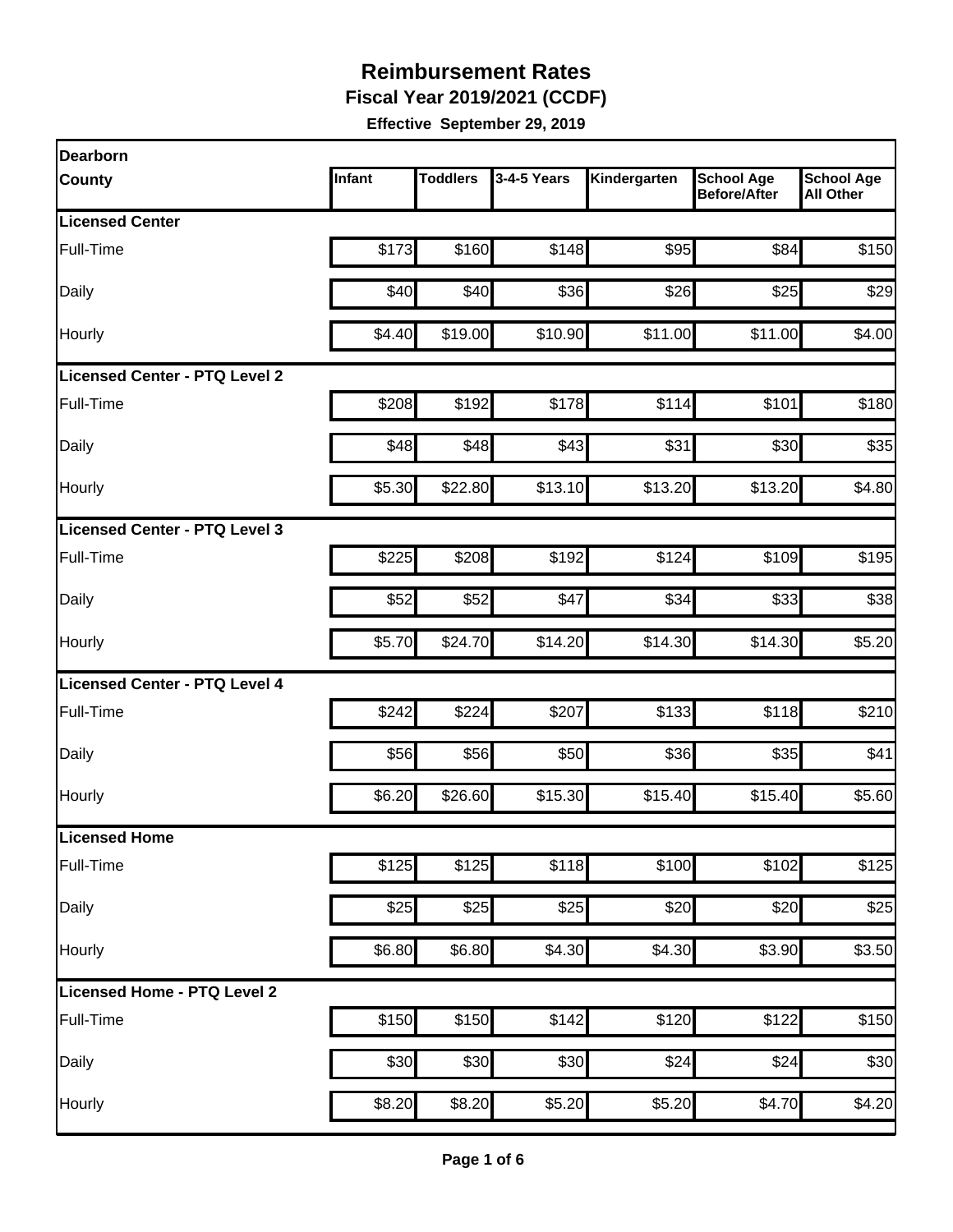**Fiscal Year 2019/2021 (CCDF)**

| Dearborn                                 |        |                 |             |              |                                          |                                       |
|------------------------------------------|--------|-----------------|-------------|--------------|------------------------------------------|---------------------------------------|
| <b>County</b>                            | Infant | <b>Toddlers</b> | 3-4-5 Years | Kindergarten | <b>School Age</b><br><b>Before/After</b> | <b>School Age</b><br><b>All Other</b> |
| Licensed Home - PTQ Level 3              |        |                 |             |              |                                          |                                       |
| Full-Time                                | \$163  | \$163           | \$153       | \$130        | \$133                                    | \$163                                 |
| Daily                                    | \$33   | \$33            | \$33        | \$26         | \$26                                     | \$33                                  |
| Hourly                                   | \$8.80 | \$8.80          | \$5.60      | \$5.60       | \$5.10                                   | \$4.60                                |
| <b>Licensed Home - PTQ Level 4</b>       |        |                 |             |              |                                          |                                       |
| Full-Time                                | \$175  | \$175           | \$165       | \$140        | \$143                                    | \$175                                 |
| Daily                                    | \$35   | \$35            | \$35        | \$28         | \$28                                     | \$35                                  |
| Hourly                                   | \$9.50 | \$9.50          | \$6.00      | \$6.00       | \$5.50                                   | \$4.90                                |
| <b>Registered Ministry</b>               |        |                 |             |              |                                          |                                       |
| Full-Time                                | \$100  | \$92            | \$89        | \$72         | \$54                                     | \$82                                  |
| Daily                                    | \$21   | \$19            | \$19        | \$16         | \$12                                     | \$19                                  |
| Hourly                                   | \$3.10 | \$2.90          | \$2.70      | \$2.10       | \$3.00                                   | \$2.10                                |
| <b>Registered Ministry - PTQ Level 1</b> |        |                 |             |              |                                          |                                       |
| Full-Time                                | \$137  | \$126           | \$119       | \$84         | \$69                                     | \$116                                 |
| Daily                                    | \$31   | \$30            | \$28        | \$21         | \$19                                     | \$24                                  |
| Hourly                                   | \$3.80 | \$11.00         | \$6.80      | \$6.60       | \$7.00                                   | \$3.10                                |
| <b>Registered Ministry - PTQ Level 2</b> |        |                 |             |              |                                          |                                       |
| Full-Time                                | \$208  | \$192           | \$178       | \$114        | \$101                                    | \$180                                 |
| <b>Daily</b>                             | \$48   | \$48            | \$43        | \$31         | \$30                                     | \$35                                  |
| Hourly                                   | \$5.30 | \$22.80         | \$13.10     | \$13.20      | \$13.20                                  | \$4.80                                |
| <b>Registered Ministry - PTQ Level 3</b> |        |                 |             |              |                                          |                                       |
| Full-Time                                | \$225  | \$208]          | \$192       | \$124        | \$109                                    | $\overline{$195}$                     |
| Daily                                    | \$52   | \$52            | \$47        | \$34         | \$33                                     | \$38                                  |
| Hourly                                   | \$5.70 | \$24.70         | \$14.20     | \$14.30      | \$14.30                                  | \$5.20                                |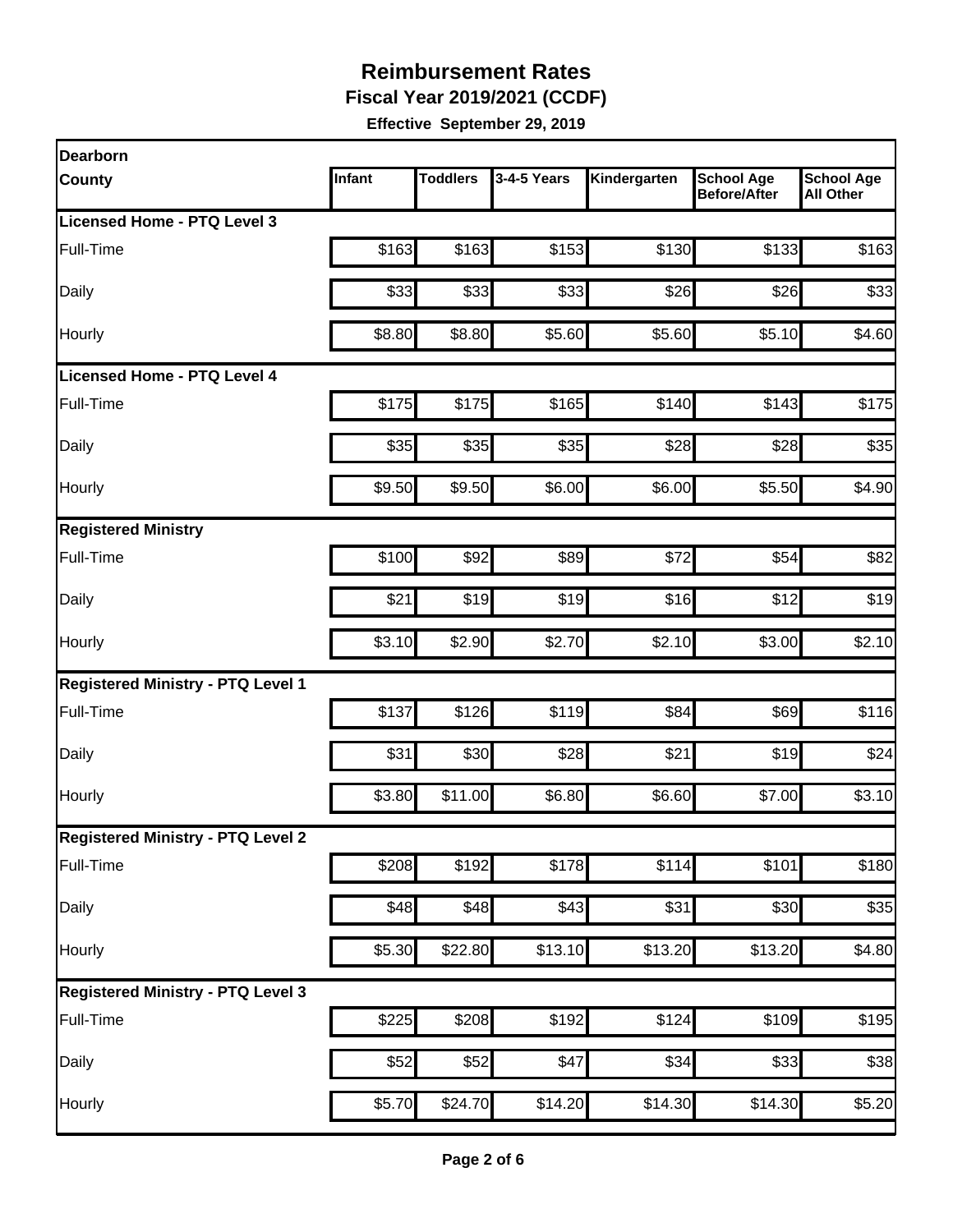**Fiscal Year 2019/2021 (CCDF)**

| <b>Dearborn</b>                          |        |                 |             |              |                                          |                                       |  |  |  |
|------------------------------------------|--------|-----------------|-------------|--------------|------------------------------------------|---------------------------------------|--|--|--|
| <b>County</b>                            | Infant | <b>Toddlers</b> | 3-4-5 Years | Kindergarten | <b>School Age</b><br><b>Before/After</b> | <b>School Age</b><br><b>All Other</b> |  |  |  |
| <b>Registered Ministry - PTQ Level 4</b> |        |                 |             |              |                                          |                                       |  |  |  |
| Full-Time                                | \$242  | \$224           | \$207       | \$133        | \$118                                    | \$210                                 |  |  |  |
| Daily                                    | \$56   | \$56            | \$50        | \$36         | \$35                                     | \$41                                  |  |  |  |
| Hourly                                   | \$6.20 | \$26.60         | \$15.30     | \$15.40      | \$15.40                                  | \$5.60                                |  |  |  |
| <b>Exempt Center</b>                     |        |                 |             |              |                                          |                                       |  |  |  |
| Full-Time                                | \$100  | \$92            | \$89        | \$72         | \$54                                     | \$82                                  |  |  |  |
| Daily                                    | \$21   | \$19            | \$19        | \$16         | \$12                                     | \$19                                  |  |  |  |
| Hourly                                   | \$3.10 | \$2.90          | \$2.70      | \$2.10       | \$3.00                                   | \$2.10                                |  |  |  |
| <b>Accredited Exempt Center</b>          |        |                 |             |              |                                          |                                       |  |  |  |
| <b>Full-Time</b>                         | \$169  | \$154           | \$143       | \$105        | \$90                                     | \$89                                  |  |  |  |
| Daily                                    | \$36   | \$41            | \$40        | \$29         | \$28                                     | \$22                                  |  |  |  |
| Hourly                                   | \$4.80 | \$20.90         | \$12.00     | \$12.10      | \$12.10                                  | \$4.40                                |  |  |  |
| <b>Exempt Home</b>                       |        |                 |             |              |                                          |                                       |  |  |  |
| Full-Time                                | \$85   | \$85            | \$85        | \$88         | \$34                                     | \$90                                  |  |  |  |
| Daily                                    | \$17   | \$17            | \$17        | \$13         | \$6]                                     | \$18                                  |  |  |  |
| Hourly                                   | \$1.70 | \$2.20          | \$2.20      | \$2.20       | \$2.20                                   | \$3.00                                |  |  |  |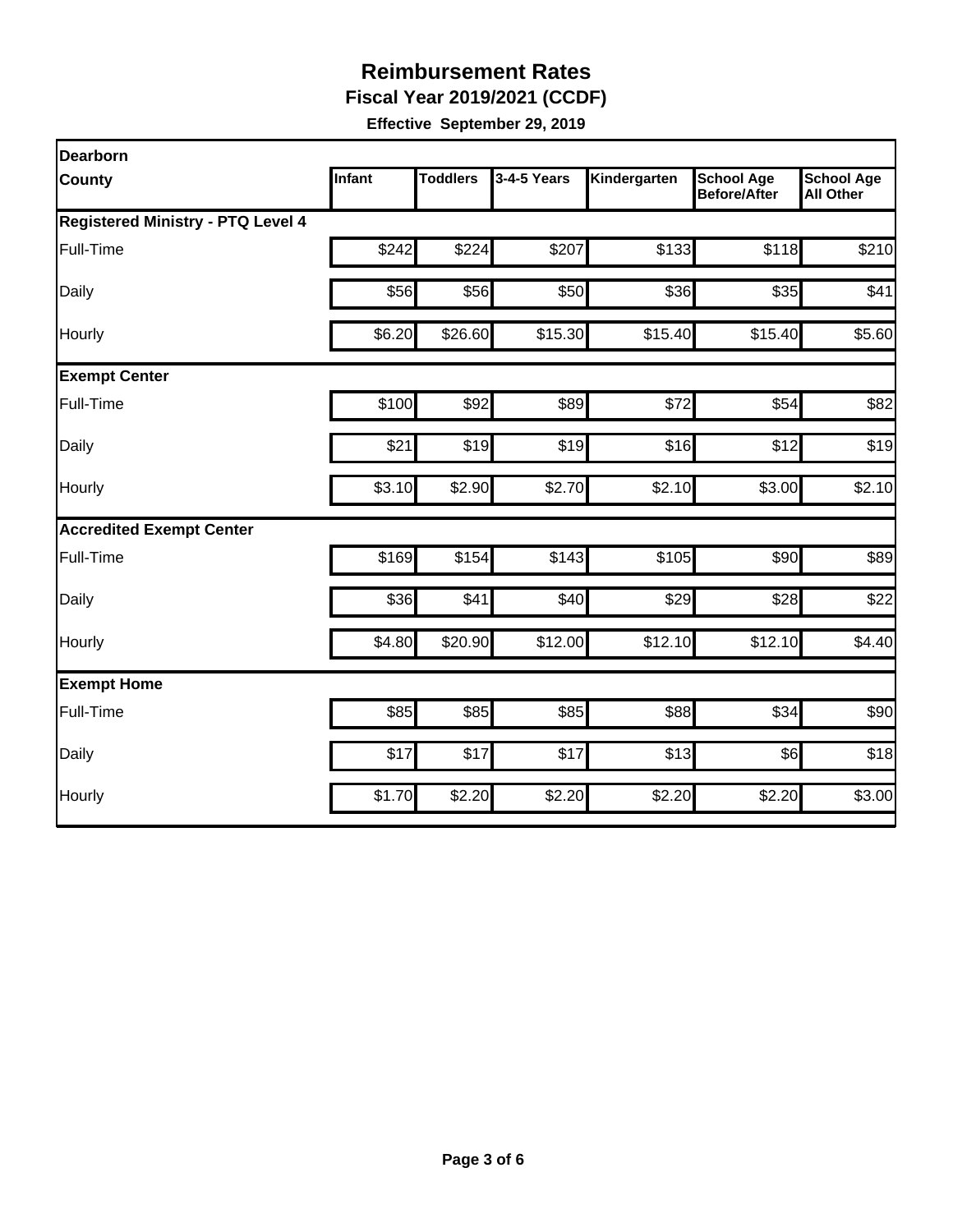#### **School Year 2019/2021 (OMW Pre-K) Reimbursement Rates**

| Dearborn                      |        |                 |             |              |                                          |                                       |
|-------------------------------|--------|-----------------|-------------|--------------|------------------------------------------|---------------------------------------|
| <b>County</b>                 | Infant | <b>Toddlers</b> | 3-4-5 Years | Kindergarten | <b>School Age</b><br><b>Before/After</b> | <b>School Age</b><br><b>All Other</b> |
| Licensed Center - PTQ Level 3 |        |                 |             |              |                                          |                                       |
| Full-Time                     |        |                 | \$211.20    |              |                                          |                                       |
| Daily                         |        |                 |             |              |                                          |                                       |
| <b>Hourly</b>                 |        |                 |             |              |                                          |                                       |
| Licensed Center - PTQ Level 4 |        |                 |             |              |                                          |                                       |
| Full-Time                     |        |                 | \$227.70    |              |                                          |                                       |
| Daily                         |        |                 |             |              |                                          |                                       |
| Hourly                        |        |                 |             |              |                                          |                                       |
| Licensed Home - PTQ Level 3   |        |                 |             |              |                                          |                                       |
| Full-Time                     |        |                 | \$168.30    |              |                                          |                                       |
| Daily                         |        |                 |             |              |                                          |                                       |
| Hourly                        |        |                 |             |              |                                          |                                       |
| Licensed Home - PTQ Level 4   |        |                 |             |              |                                          |                                       |
| Full-Time                     |        |                 | \$181.50    |              |                                          |                                       |
| Daily                         |        |                 |             |              |                                          |                                       |
| Hourly                        |        |                 |             |              |                                          |                                       |
| VCP Ministry - PTQ Level 0    |        |                 |             |              |                                          |                                       |
| Full-Time                     |        |                 | \$97.90     |              |                                          |                                       |
| Daily                         |        |                 |             |              |                                          |                                       |
| Hourly                        |        |                 |             |              |                                          |                                       |
| VCP Ministry - PTQ Level 3    |        |                 |             |              |                                          |                                       |
| Full-Time                     |        |                 | \$211.20    |              |                                          |                                       |
| Daily                         |        |                 |             |              |                                          |                                       |
| Hourly                        |        |                 |             |              |                                          |                                       |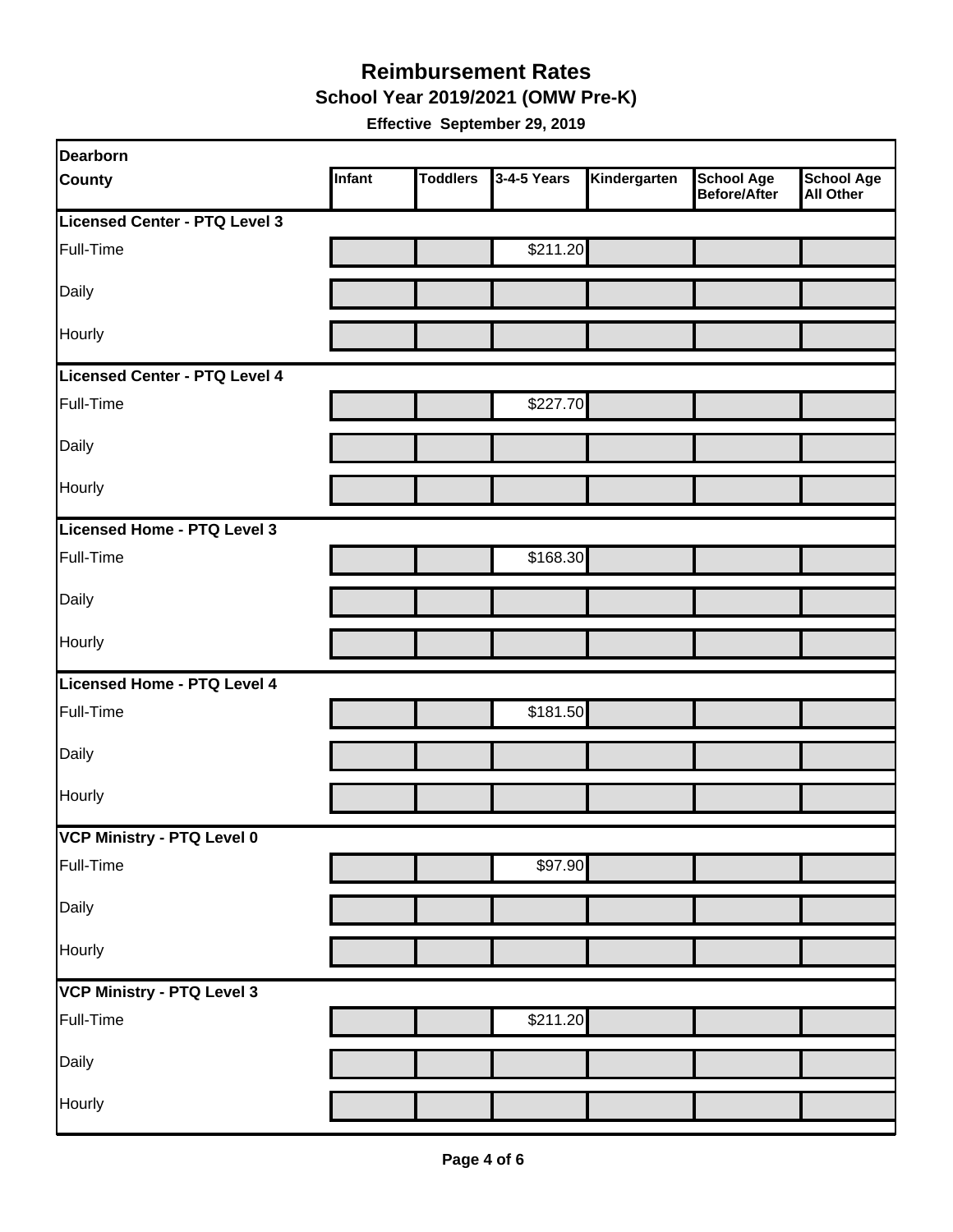**School Year 2019/2021 (OMW Pre-K)**

| <b>Dearborn</b>                                |        |                 |             |              |                                   |                                       |
|------------------------------------------------|--------|-----------------|-------------|--------------|-----------------------------------|---------------------------------------|
| <b>County</b>                                  | Infant | <b>Toddlers</b> | 3-4-5 Years | Kindergarten | <b>School Age</b><br>Before/After | <b>School Age</b><br><b>All Other</b> |
| <b>VCP Ministry - PTQ Level 4</b>              |        |                 |             |              |                                   |                                       |
| Full-Time                                      |        |                 | \$227.70    |              |                                   |                                       |
| Daily                                          |        |                 |             |              |                                   |                                       |
| Hourly                                         |        |                 |             |              |                                   |                                       |
| <b>Private Accredited School - PTQ Level 0</b> |        |                 |             |              |                                   |                                       |
| Full-Time                                      |        |                 | \$162.80    |              |                                   |                                       |
| Daily                                          |        |                 |             |              |                                   |                                       |
| Hourly                                         |        |                 |             |              |                                   |                                       |
| Private Accredited School - PTQ Level 1        |        |                 |             |              |                                   |                                       |
| Full-Time                                      |        |                 | \$162.80    |              |                                   |                                       |
| <b>Daily</b>                                   |        |                 |             |              |                                   |                                       |
| Hourly                                         |        |                 |             |              |                                   |                                       |
| <b>Private Accredited School - PTQ Level 2</b> |        |                 |             |              |                                   |                                       |
| Full-Time                                      |        |                 | \$195.80    |              |                                   |                                       |
| Daily                                          |        |                 |             |              |                                   |                                       |
| Hourly                                         |        |                 |             |              |                                   |                                       |
| <b>Private Accredited School - PTQ Level 3</b> |        |                 |             |              |                                   |                                       |
| Full-Time                                      |        |                 | \$211.20    |              |                                   |                                       |
| Daily                                          |        |                 |             |              |                                   |                                       |
| Hourly                                         |        |                 |             |              |                                   |                                       |
| Private Accredited School - PTQ Level 4        |        |                 |             |              |                                   |                                       |
| Full-Time                                      |        |                 | \$227.70    |              |                                   |                                       |
| Daily                                          |        |                 |             |              |                                   |                                       |
| Hourly                                         |        |                 |             |              |                                   |                                       |